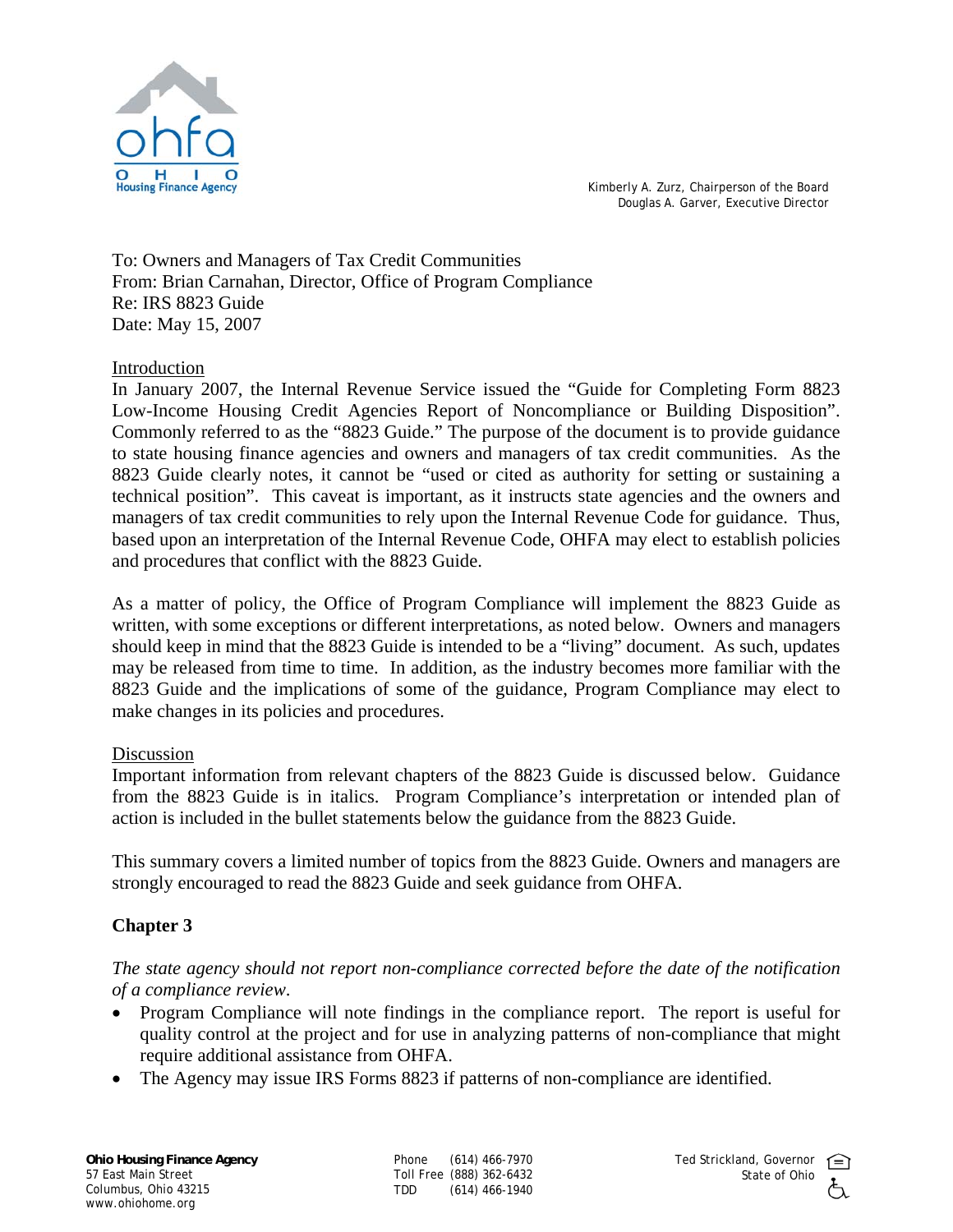*The state agency should exercise significant flexibility. Owner due diligence should be a key factor in determining the extent of non-compliance.* 

• Program Compliance has generally exhibited this philosophy, and will continue to do so.

# **Chapter 4**

*When a household increases in size, a new Tenant Income Certification (TIC) should be completed. If the household is over income, the Available Unit Rule should be followed.* 

- Program Compliance suggests completing a new certification only when an adult or child with unearned income joins the household, and only for that member. The new member's income should be added to the household's income and compared to the current year income limit. If the households "combined" income exceeds 140%, the Available Unit Rule must be applied. All members of the household should be included on the TIC when the income recertification is completed on or before the household's original certification anniversary date.
- A handwritten TIC may be used to certify the new members income. OHFA may explore creating a "new addition to household" certification.
- Owners and managers should communicate to tenants the importance of abiding by the lease or house rules that govern the addition of household members.
- Compliance Analysts will pay attention to changes in household size and inquire about certifications completed at the time of change when conducting reviews.
- Owners and managers are strongly encouraged to establish policies that limit household additions during the first six months after move-in. Non-compliance may result in instances when it is apparent the household was aware of an addition to the household at the time of the initial certification.

*"Totem pole" concept - A household with composition changes (e.g. roommates) continues to qualify provided at least one original qualifying member resides in the unit. Changes in composition, e.g. where members are replaced until no original members remain, are not a compliance issue, provided the household remains qualified.* 

*Decreases in household size do not require a new certification. The recertification should be completed on the anniversary date.* 

*The TIC effective date should be the move- in date.* 

*Households may move between buildings without a new certification, provided the household's income is below 140% of AMGI. Units simply swap status. A household with an income above 140% cannot transfer to a unit in another building. Such a transfer would result in a possible violation of the available unit rule. Transfers within a building are acceptable, even if the household's income is over 140%.*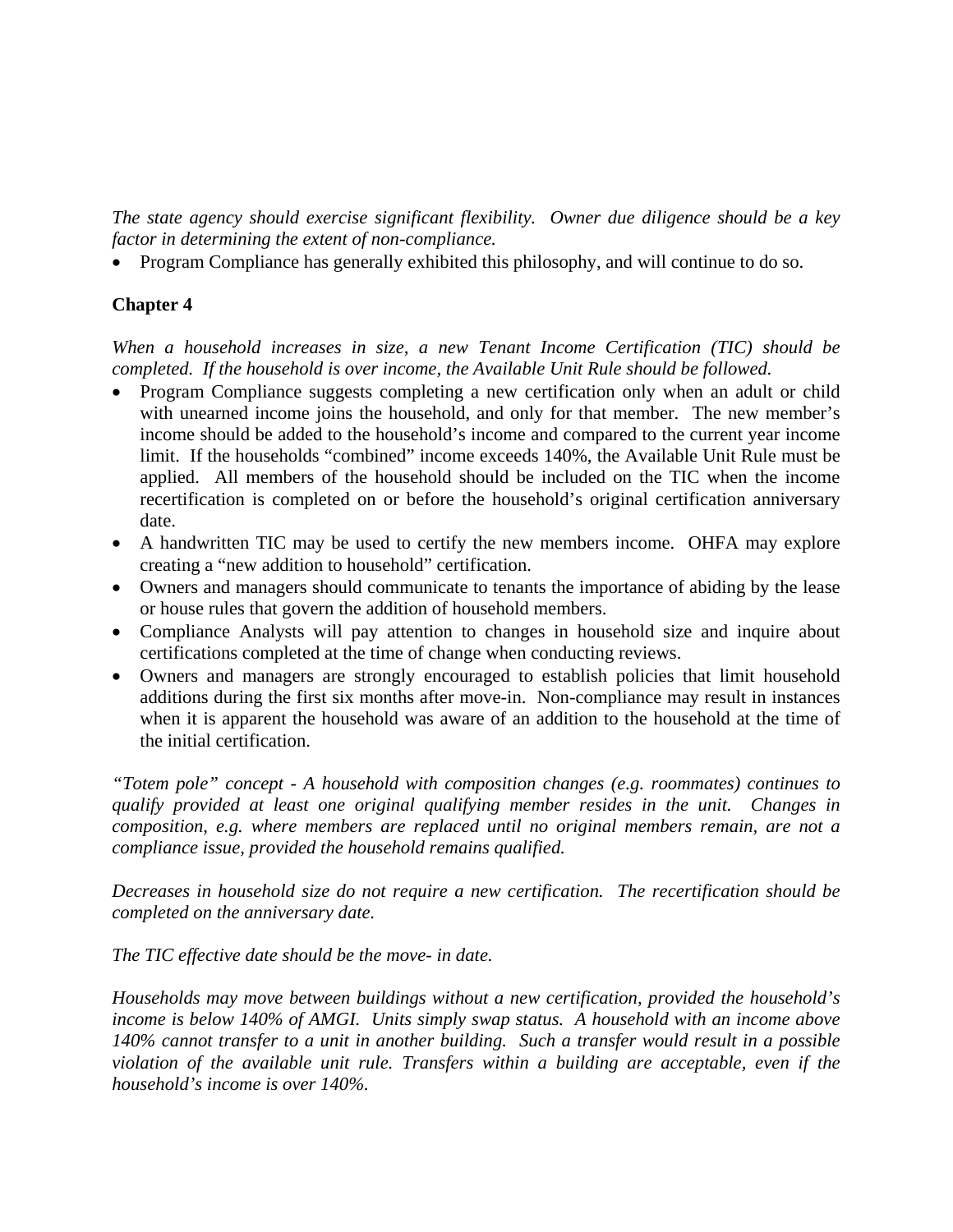• Program Compliance has changed its policy to allow for eligible tenants to transfer between buildings without a new income certification.

#### *Verifications are valid for 120 days.*

- Program Compliance has applied this standard since November 2003. We expect to make no changes.
- The 60-day period for TIC signatures will be retained.

## *Verification of tenant income should be sufficient, not perfect.*

• This has generally been Program Compliance's practice, and will remain so.

# **Chapter 5**

*If a tenant vacates a unit before recertifying, the unit is not out of compliance if the owner can provide evidence of attempts to recertify the tenant's income (e.g. letters or notices to the tenant, dates of calls, etc.). Owners who file for eviction will not be penalized for not completing a certification.* 

• Retroactive recertifications (sometimes termed "true and correct" certifications) are acceptable. Such certifications may result in the issuance of a corrected Form 8823.

# **Chapter 6**

*The IRS should be notified of all physical inspection findings using Form 8823.* 

• Program Compliance plans no change in its current policy. Physical findings will continue to be noted in the compliance report and reported to the IRS if uncorrected.

## **Chapter 8**

*Charging rent for an employee unit may be viewed as non-compliance. Payment of rent may imply that the unit is not really necessary to the project. Treating the rent as income for the manager is not addressed. Employee units can be leased to low- income households if not needed for an employee.* 

- Model units are generally acceptable during lease up. The unit should be available. Larger projects, typically, 300 units or more, can maintain a model unit, and include the costs for the model in basis, but the applicable fraction must be calculated without the model unit, i.e. the fraction cannot exceed 100%. The rationale is that a model unit may, as a marketing technique, increase the viability of a project.
- OHFA will consider creating a standard for model units similar to the standard for employee units. A likely standard will be no more than one model unit per 100 units.
- OHFA requires the Owner complete and submit a Notification of Removal of Unit form before designating a unit for use by a manager, security personnel, service coordinator, or as a model unit. This form is available on our website at www.ohiohome.org. The form was updated to include model and service coordinator units and charges for employee units.